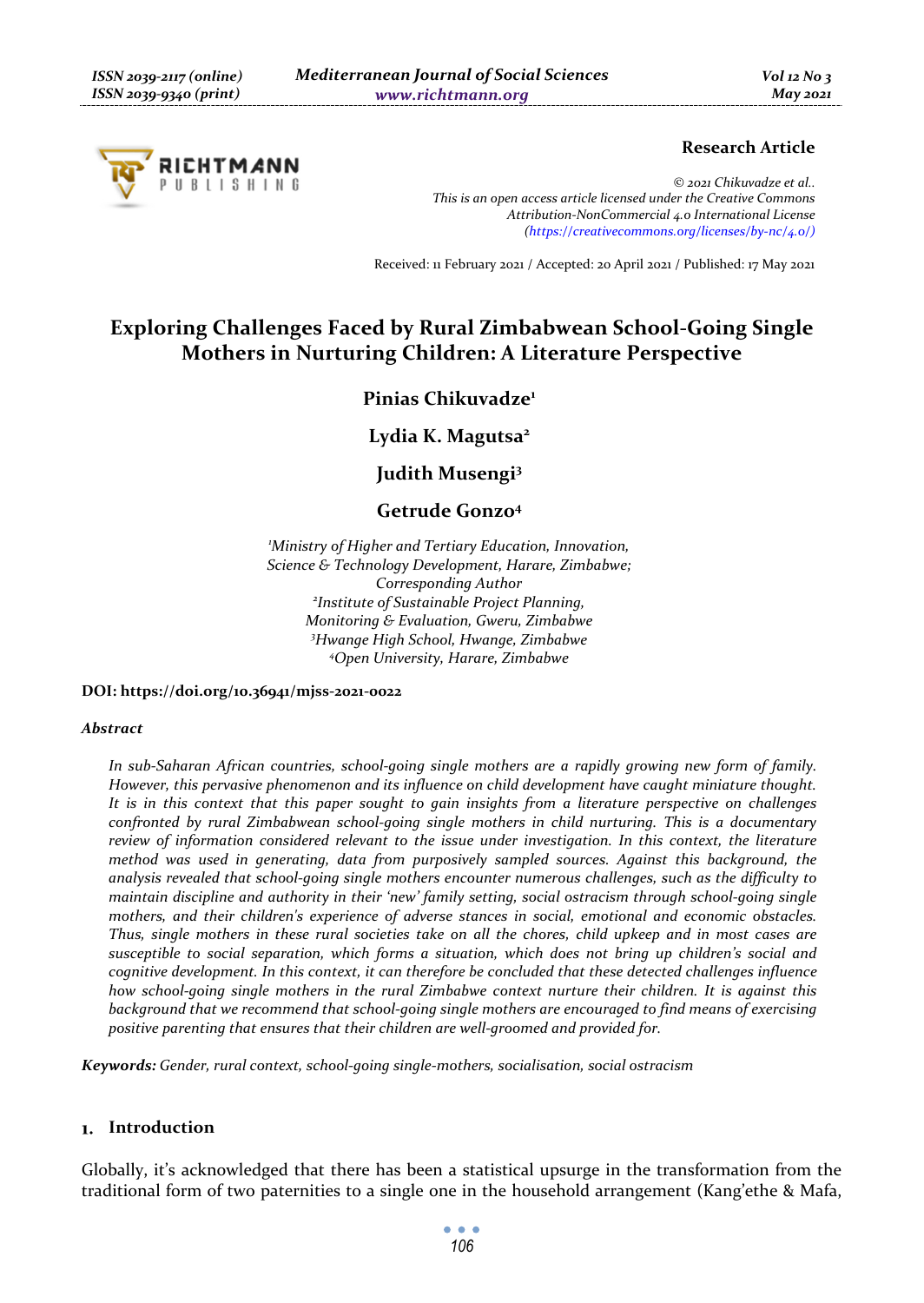| ISSN 2039-2117 (online) | <b>Mediterranean Journal of Social Sciences</b> | $Vol$ 12 No 3 |
|-------------------------|-------------------------------------------------|---------------|
| ISSN 2039-9340 (print)  | www.richtmann.org                               | $M$ ay 2021   |

2014; Landau & Griffiths, 2007). Under this scenario, parentage becomes a multifaceted challenge with far-reaching effects on children. We acknowledge that single parenthood encounters numerous obstacles, which they manage alone as compared to a combined effort by their counterparts in two parents household (Mugove, 2017). For the instance, some of the children might be inimical regarding their parentages as they grow up. It is against this background that, where resentment and insurgence seem to bear more effect on a school-going single parent than when it's shared by both parents.

From the above, it is critical to note that a family is seen as an important agent for the children's socialisation to enhance the continuity of any culture (Akida, Ali &Karama, 2018). In support Agulana (2010); Kösterelioğlu (2018) advance that the family sets the mental, ethical, and psychic underpinning in the inclusive growth of the child. For instance, in most indigenous societies children are traditionally nurtured through an organised and meticulous approach since parents could inculcate rudimentary ethical, religious, social, bodily, and mental standards (Santrock, 2002). This was made possible through the existence of a belief system premised around the notion that children were supposed to be brought up by both parents since one of them had particular enshrined responsibilities in as far as child nurturing was concerned. However, customary African family arrangements have of late been upset (Mbithi, 2019). These disintegrated deep-rooted traditions practiced for several years and were imparted in the family setup are causing social deviation among children as they are presumed either over-or under-protected (Mkapa, 2005).

From the above, it is crucial to note that in Zimbabwe, single motherhood families constitute 33% of the population and these remain side-lined in the society, at workplaces, and in education (Chikuvadze, Matswetu & Mugijima, 2015; Mataure, et al., 2002). In addition, the number of children living under singlehood have increased from 9% to 28% (Child Trends, 2015). Amusingly, few studies have look at the influence of women's matrimonial status on children's welfare (Clark & Hamplová, 2013) in Zimbabwe. This acted as a motivation for us to have a close look at these emerging phenomena, which has now become the norm rather than the exception (Mutemeri, 2019; Ramos & Tus, 2020). This shaped the need for *an analysis of challenges faced by Zimbabwean rural school-going single mothers in nurturing their children*.

#### **Methodology**

This paper was guided by a qualitative approach in understanding school-going single mothers' experience and their interpretation of the issue under investigation (Boeije, 2010; Seidel, 2010; Willis, 2007). This is followed by the researchers with the view that we attain a rich and full comprehension of the issue under investigation through profound questioning and dialogical strategies to extract relevant information from different sources (Chilisa & Preece, 2005; Mufanechiya & Mufanechiya, 2011; Welman, Kruger & Mitchell, 2007). This was done through a desk review of purposively sampled relevant sources on parenting concerns. An analysis of the information from selected sources (Creswell, 2007) was carried out to extract single mothers' experiences on the issue under investigation.

#### **Conceptual Framework**

The conceptual framework based on feminist and social role standpoints informed this analysis. Thus, the framework was premised around the acceptance of the existence of differences between females and males in as far as social roles within the rural family context (Wood & Eagly, 2012). With this in mind females as self-organizing, active, and self-regulatory proxies in pursuit of their anticipated aspirations (Jackson & Scheines, 2005). It is against this background that we focus on single motherhood was arrived at through the following pathways: pre-marital and post-marital (Clark & Hamplová, 2013). Hence, this analysis centres on gaining insight into school-going single mothers (Barret, 2010; Endendijk, Groeneveld & Mesman, 2018; O'Connor, Orloff, & Shaver, 1999) and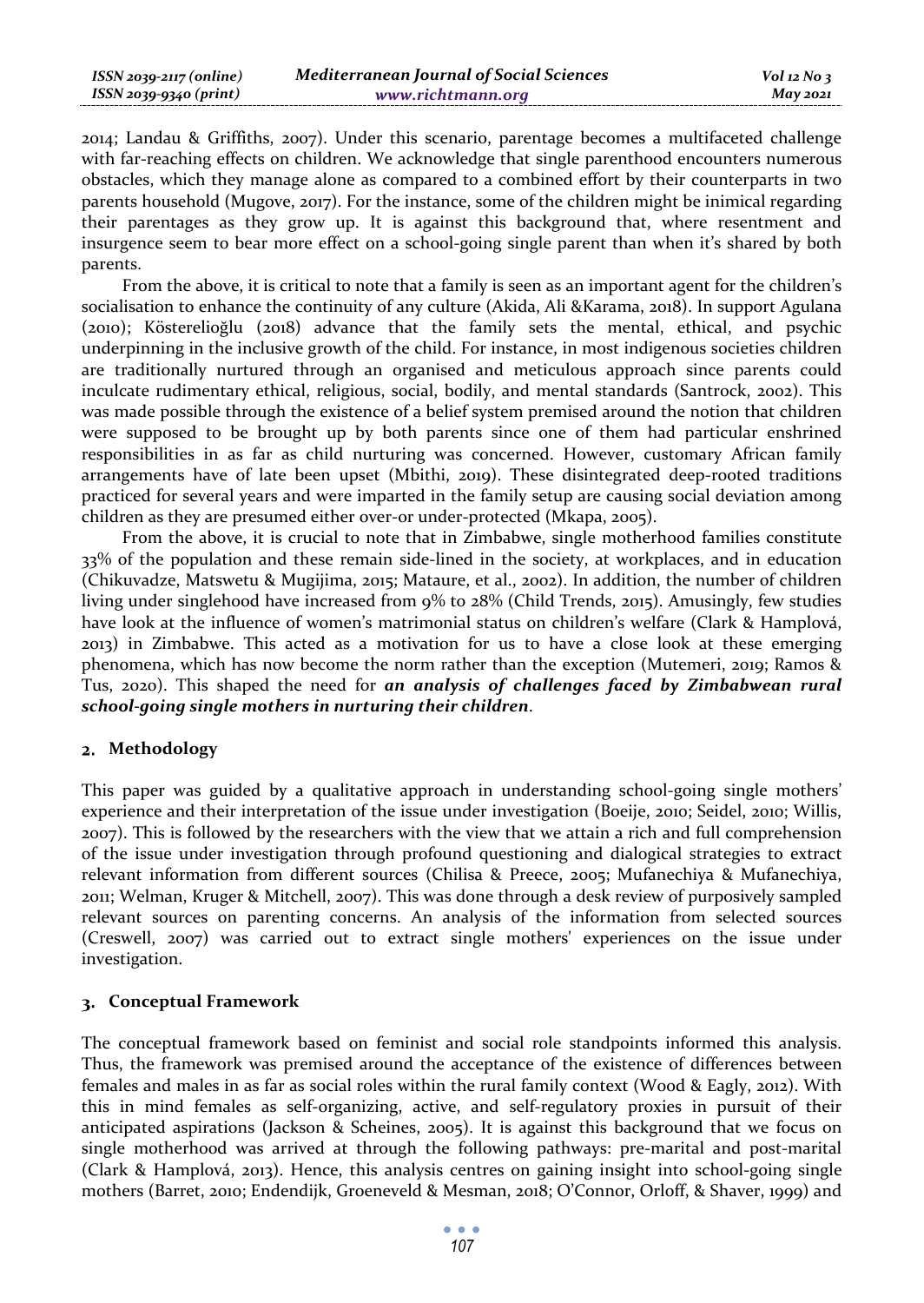| $ISSN 2039-2117 (online)$ | <b>Mediterranean Journal of Social Sciences</b> | $Vol$ 12 No 3   |
|---------------------------|-------------------------------------------------|-----------------|
| ISSN 2039-9340 (print)    | www.richtmann.org                               | <b>May 2021</b> |

their influence on child nurturing in rural parts of Zimbabwe. This calls for an analysis of rural school-going single mothers' lived experiences under the auspice of 'ubuntu/unhu' values and the need to address all forms of marginalisation in society (Seidel, 2010). Thus, in this paper school-going single mother refers to a 'lone parent' who stays with her children independently and is primarily enrolled at a learning institution (Gordeev 2008; Kotwal & Prabhakar, 2009). In some cases, as these 'lone parent' persists due to her inventiveness and strength, she is dehumanized (Moyo & Kawewe, 2009). It is against this background that the next sections are grounded following themes: family status and beliefs, with the view to gain an understanding of their influence on school-going single mothers' role in child nurturing.

#### **Influence of Poverty on School-Going Single Mothers on Child Nurturing Strategies**

It is conceded that single motherhood in many societies it's no longer a symbol of socially degenerate behaviour, it remains associated with great risk of poverty (Shore, 2019). In support of this argument, Ganong, Colman and Johnson in Roman (2011) put forward that some societies perceive single mothers as deviant and this creates a stereotypical environment. For this reason, we call for the comprehension of single motherhood's poverty, through disentangling its effects on their day-to-day interactions in society (Hübgen, 2020).

Rural school-going single mothers are at a socio-economic inconvenience, since they have insufficient domestic possessions and inferior revenue, resulting in them being economically insecure compared to their married counterparts (Ceballo & McLoyd, 2002). It can be noted that rural schoolgoing single mothers and poverty can be comprehended as two interrelated processes of accumulative detriments (DiPrete & Eirich, 2006). This creates poor quality school-going single mother-children relationships, with the latter at times encountering behaviour challenges (Burk & Laursen, 2010; Hao, 1995). The aforementioned can be supported by Harknett (2006) who put forward that single mothers assume two-fold functions that of being fiscal benefactors and principal child nurturers. These roles to some extent limit school-going single mothers' interface with their children due to energy restraints (Kendig & Bianchi, 2008). Under such a scenario the rural school-going single mothers might be seen as failing to accord children adequate support and in turn, this affects their self-esteem.

#### **Influence of Beliefs on School-Going Single Mothers' Child Nurturing Strategies**

Single motherhood has long been considered a social problem (Alm, Nelson & Nieuwenhuis, 2019; Li, 2020). For instance, the absence of the other parent might lead to failure to provide the basis for positive attachment between the absent parent and the child (Kail, 2002). Therefore, it can be noted that single mothers experience exceptional challenges that are psychological nature, which affects children's learning and development (Craig, 2005). Thus, school-going single mothers, have more children nurturing challenges than those encountered by single fathers (Kail, 2002). This is mainly due to resentment towards the absent partner, isolation, and anxiety about nurturing children alone without assistance from the other partner.

Also, the absence of the other partner confines the school-going single motherhood's ability to balance and share the responsibility in child nurturing and domiciliary chores (Gornick & Meyers, 2003). Under these conditions, children are more and more socialized by influencers external to the proximate family. In this case, children are deprived of maternal attention and direction, thereby exposing children to possibly detrimental circumstances such as lying, stealing, and playing truant in school (Adelani & Ogunbanwo, 2008; Olaleye & Oladeji, 2010). Ultimately this increases the manifestation of physiological indicators of arousal in children from single parenthood. Therefore, this calls for the current section to discuss factors (parent-child relationship, social ostracism, and emotional challenges) that influence school-going single mothers in nurturing their children.

Also, in this analysis an explanation of the failure by children from one-parent families (school-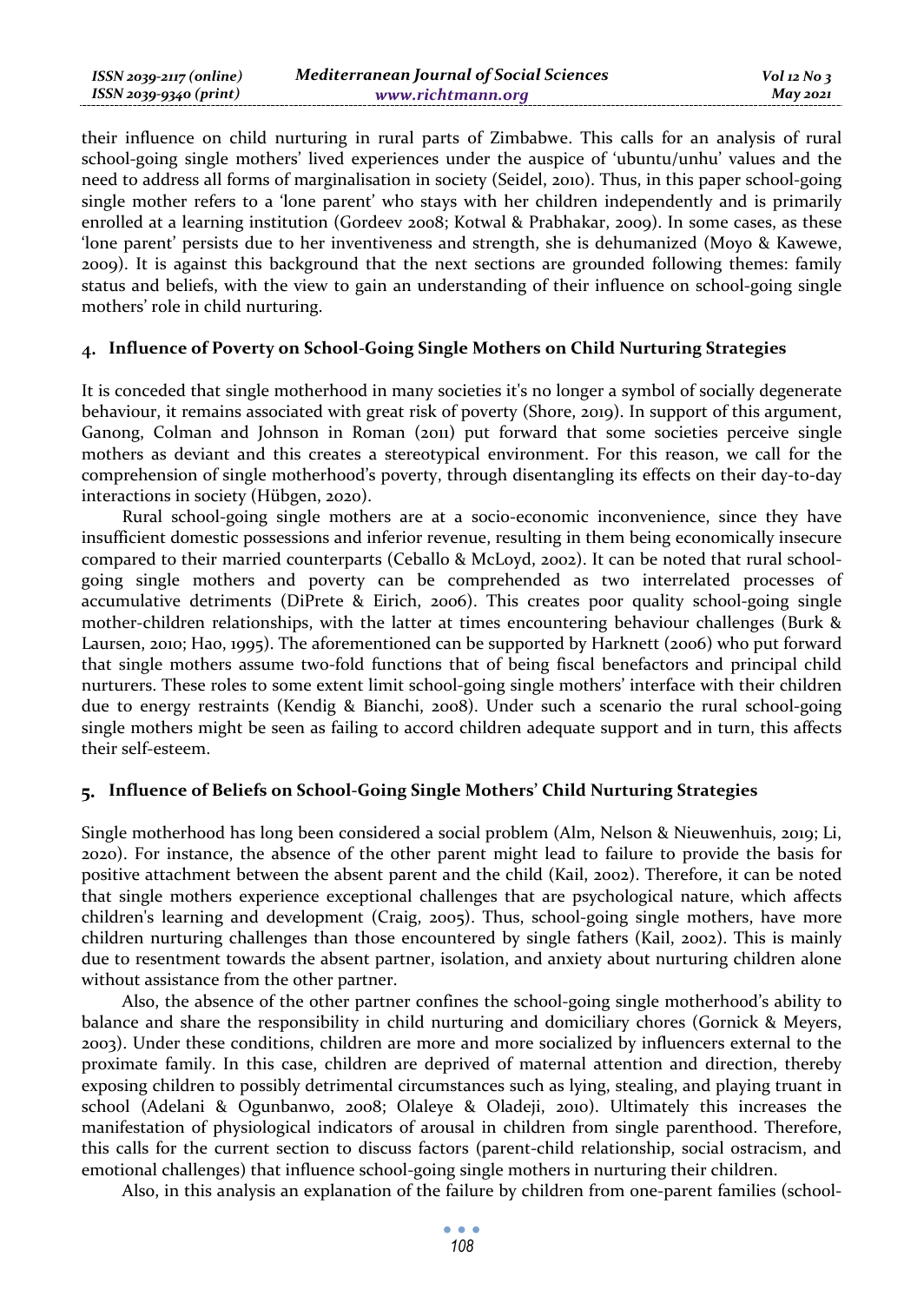| ISSN 2039-2117 (online) | <b>Mediterranean Journal of Social Sciences</b> | $Vol$ 12 No 3   |
|-------------------------|-------------------------------------------------|-----------------|
| ISSN 2039-9340 (print)  | www.richtmann.org                               | <b>May 2021</b> |

going single mothers), centres on socialization and its influence on the continuity of the indigenous culture. Thus, most indigenous societies are well defined and disciplined, with parents having the responsibility to inculcate expected ethical, religious, bodily, and intellectual values in their children (Santrock, 2002). From this perspective, a family is acknowledged as the utmost socialising agent, particularly for children. However, this requires both parents to playing complementary roles in impacting positively their children's social and psychological development (Olaleye & Oladeji, 2010). It is against this background that this article discusses how the children from school-going single mothers' deprivation of chances to interact with both parents might negatively their psycho-social development and participation in learning activities (Azuka-Obieke, 2013). In this context it is significant to acknowledge that in most instances parents are concerned with how children are socialized, hence marital disruption, which results in school-going single mothers may interfere with the transmission of cultural norms and values.

School-going single mothers encounter some challenges in their endeavour to make ends for the family to meet in various social settings on account of gender. Thus, in rural context schoolgoing, single motherhood at times experience family captivity from their in-laws due to the patriarchal nature of the society and issues around the inheritance that do not consider the equality of sexes (Kang'ethe, 2009; UNDP, 1995). This may result in school-going single mothers experiencing some form of either sexual or emotional abuse (Chipaziwa, 2011). Thus, this practice is more prevalent in remote rural areas where she might not have any societal system to protect or consider her rights over the spouse's assets, hence has to go along with the notions and directives of the existing traditional beliefs. This creates a struggle for school-going single mothers to prove a point against the skewed cultural belief systems, which position them in a less influential status in dealing with children's misbehaviour.

Under these cultural expectations school-going, single mothers tend to alter their decisionmaking methods and this weakens children's behaviour management at home. This is against the background that whatever their capabilities for managing their children, school-single mothers can encounter challenges in dealing with adolescents on the issue to do with drug and substance abuse, earlier sexual activity, and pre-marital births (Munanie, 2016). In this context, school-going, single mothers were portrayed as being less authoritative in dealing with issues to do with children's discipline. In this context, the lack of recognition of single motherhood as one of the forms of family in contemporary societies leads to their disempowerment (Moyo & Kawewe, 2009). This endures societal arrangement, where females are socialised to consider males as being the central figure in a patriarchal family structure (Ramos & Tus, 2020). According to Baharudin, et al (2010); Rani (2006) this concurs with claims from socialization perspective that the non-existence of one parent impedes a child's development due to the waning of functions in the family.

#### **Conclusion**

This study explored the issue of challenges encountered by single mothers in a rural context by examining school-going single mothers' experiences (Kagaba, 2015; Kavas & Gündüz-Hoşgör, 2013; Lloyd & Mensch, 2008). From the current argument, this paper concludes that from a literature perspective, school-going single mothers in a rural context in Zimbabwe encounters parent-child relationship, social ostracism and emotional challenges in the nurturing their children. Thus, as school-going single mothers are confronted by a multitude of challenges in their everyday lives and in nurturing their children, we make a recommendation that indigenous rural societies ought to desist from traditional beliefs which encourage stigmatisation, side-lining, and exclusion of school-going single-mother families.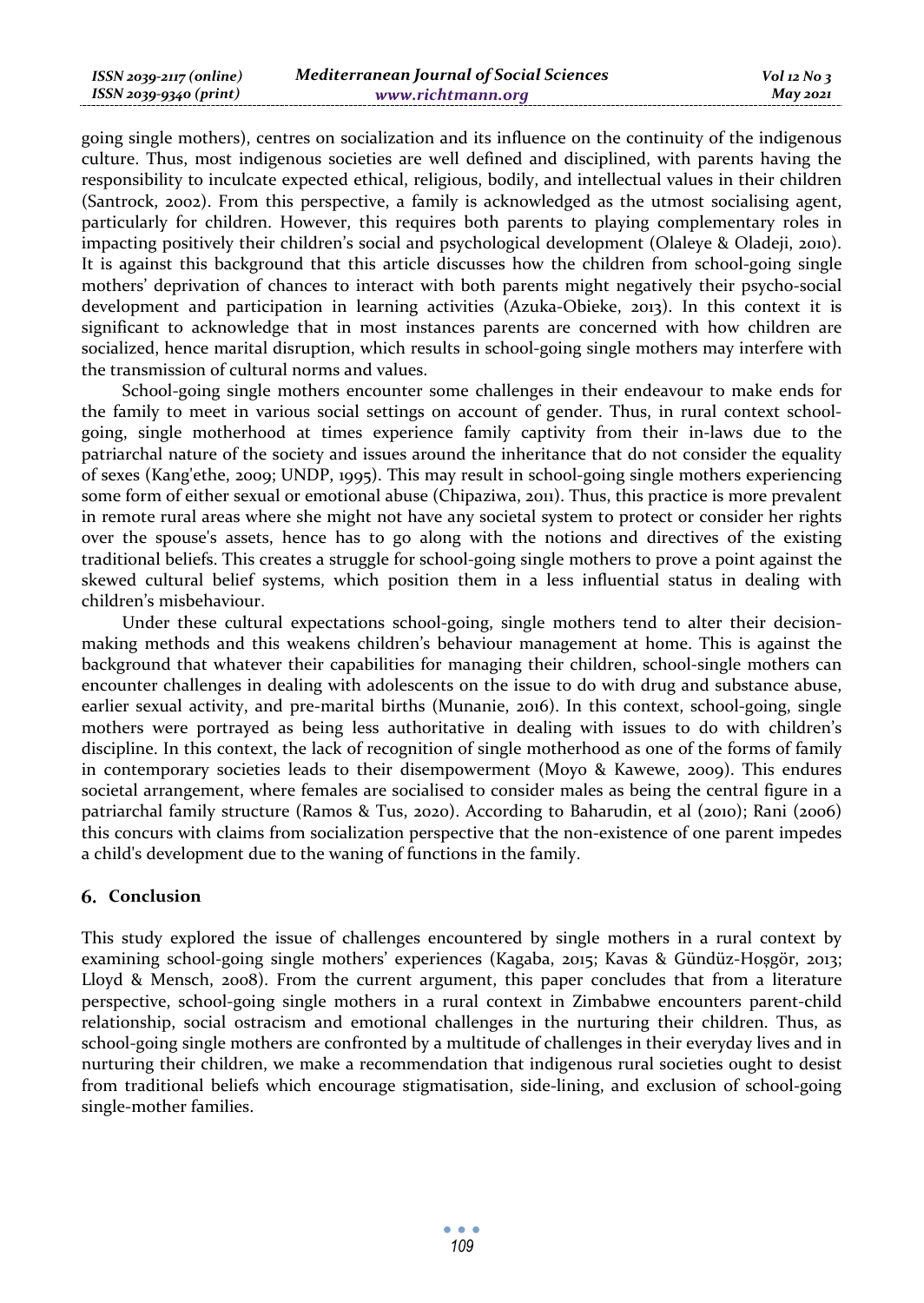#### **References**

- Adelani, T. & Ogunbanwo, B. (2008). Emergence of single parenthood in Nigeria and its implication on childrearing. Department of Nursing, Ladoke Akintola University of Technology, Osogbo. *Continental Journal of Nursing Science.* Wilolud Online Journals.
- Agulana, G.G. (2010). Family structure and prevalence of behavioural problems among Nigerian adolescents. *The Counselor*, 17(1): 154-161.
- Akida, M., Ali, A.A. & Karama, M. (2018). The influence of single motherhood on the academic performance of children in Islamic faith-based schools, Mombasa County, Kenya. *African Journal of Education and Practice,* 3(3): 33-50.
- Alm, S., Nelson, K. & Nieuwenhuis, R. (2019). The diminishing power of one? Welfare state retrenchment and rising poverty of single-adult households in Sweden 1988-2011. *European Sociological Review,* 36(2): 198-217.
- Azuka-Obieke, U. (2013). *Single parenting, psychological well-being and academic performance of adolescents.* Lagos: University of Lagos.
- Baharudin, R., Hong, C.Y., Lim, S.J. & Zulkefly, N.S. (2010). Educational goals, parenting practices and adolescents' academic achievement. *Asian Social Science,* 6(12): 144-152.
- Barret, L. (2010). *Poverty and famines: An essay on entitlement and deprivation.* Oxford: Claredon Press.

Boeije, H. (2010). *Analysis in qualitative research.* London: Sage.

- Ceballo, R. & McLoyd, V.C. (2002). Social support and parenting in poor, dangerous neighbourhoods. *Child Development,* 73(4): 1310-1321.
- Chikuvadze, P., Matswetu, S.V. & Mugijima, S. (2015). An analysis of female lecturers' participation in civil engineering research and development at one polytechnic in Zimbabwe. *Journal of Education & Practice,* 6921): 130-135.
- Child Trends (2015). *Family structure.* http://www.childtrends.org/?indicators= family-structure (Accesed on 20.10.2020).
- Chilisa, B. & Preece, J. (2005). *Research methods for adult educators in Africa.* UNESCO: Institute for Education.
- Chipaziwa, C. (2011). *Statement delivered to the 66th session of the third committee of the UN General Assembly on*  Advancement of Women by the Ambassador and Permanent Representative of Zimbabwe to the UN. New York: United Nations.
- Clark, S. & Hamplová, D. (2013). Single motherhood and child mortality in Sub-Saharan Africa: A life course perspective. *Demography,* 50: 1521-1549.
- Craig, L. (2005). The money or care: A comparison of couple and sole parent household. *Australian Journal.*
- Creswell, J.W. (2007). *Qualitative inquiry and research design: Choosing among five* approaches (2<sup>nd</sup> ed.). Thousand Oaks, CA: Sage
- DiPrete, T.A. & Eirich, G.M. (2006). Cumulative advantage as a mechanism for inequality: A review of theoretical and empirical development. *Annual Review of Sociology,* 32(1): 271-297.
- Endendijk, J.J., Groeneveld, M.G. & Mesman, J. (2018). The gendered family process model: An integrative framework of gender in the family. *Archives of Sexual Behavior,* 47:877–904.
- Gordeev, P.E. (2005). *Demographic economics research perspectives.* New York: Nova Science Publishers.
- Hao, L. (1995). Poverty, public assistance, and children in intact and single-mother families *Journal of Family and Economic Issues,* 16(2/3): 181-205.
- Harknett, K. (2006). The relationship between private safety nets and economic outcomes among single mothers. *Journal of Marriage & Family,* 68: 172-191.
- Hübgen, S. (2020). Understanding lone mothers' high poverty in Germany: Disentangling composition effects and effects of lone motherhood. *Advances in Life Course Research,* 44: 1-13.
- Jackson, A.P. & Scheines, R. (2005). Single mothers' self-efficacy, parenting in the home environment, and children's development in a two-wave study. *Social Work Research,* 29(1): 7-20.
- Kail, R. (2002). *Children care.* New Jersey. London: Prentice-Hall.
- Kagaba, M. (2015) Women's experiences of gender equality laws in rural Rwanda: The case of Kamonyi District. *Journal of Eastern African Studies,* 9(4): 574-592
- Kang'ethe, S.M. (2009). Inadequate male involvement in health issues: The cause of gender skewed HIV and AIDs situations in Botswana. In Maundeni, T., OseiHwedie, B.Z., Mukaamambo, E. & Ntseane, P.G. (Eds). *Male involvement in sexual and reproductive health: Prevention of violence and HIV/AIDS in Botswana.* Made Plain Communications: Cape Town.
- Kang'ethe, S.M. & Mafa, I. (2014). Evaluating the survival strategies adopted by single mothers to enhance their livelihood in Zimbabwe from literature review lenses. *Mediterranean Journal of Social Sciences*, 5(27): 1222- 1229.